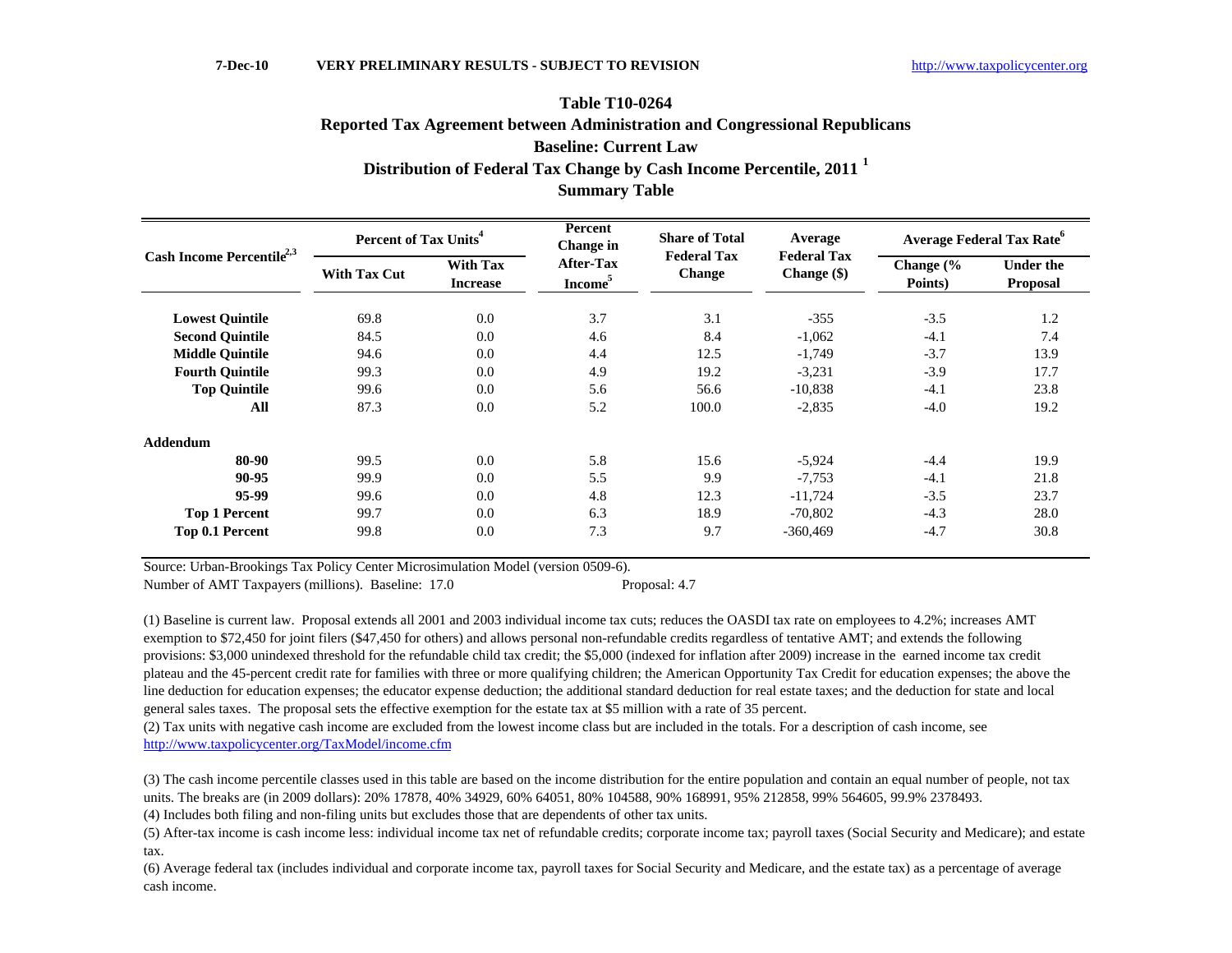| <b>Table T10-0264</b>                                                       |
|-----------------------------------------------------------------------------|
| Reported Tax Agreement between Administration and Congressional Republicans |
| <b>Baseline: Current Law</b>                                                |
| Distribution of Federal Tax Change by Cash Income Percentile, 2011          |
| <b>Detail Table</b>                                                         |

|                                       | Percent of Tax Units <sup>4</sup> |                                    | <b>Percent Change</b>               | <b>Share of Total</b><br><b>Federal Tax</b> |                | <b>Average Federal Tax Change</b> | <b>Share of Federal Taxes</b> |                       |                      | <b>Average Federal Tax Rate<sup>6</sup></b> |
|---------------------------------------|-----------------------------------|------------------------------------|-------------------------------------|---------------------------------------------|----------------|-----------------------------------|-------------------------------|-----------------------|----------------------|---------------------------------------------|
| Cash Income Percentile <sup>2,3</sup> | With Tax Cut                      | <b>With Tax</b><br><b>Increase</b> | in After-Tax<br>Income <sup>5</sup> | <b>Change</b>                               | <b>Dollars</b> | Percent                           | Change (%<br>Points)          | Under the<br>Proposal | Change (%<br>Points) | <b>Under the</b><br>Proposal                |
| <b>Lowest Quintile</b>                | 69.8                              | 0.0                                | 3.7                                 | 3.1                                         | $-355$         | $-75.1$                           | $-0.5$                        | 0.2                   | $-3.5$               | 1.2                                         |
| <b>Second Quintile</b>                | 84.5                              | 0.0                                | 4.6                                 | 8.4                                         | $-1,062$       | $-35.6$                           | $-0.9$                        | 3.1                   | $-4.1$               | 7.4                                         |
| <b>Middle Quintile</b>                | 94.6                              | 0.0                                | 4.4                                 | 12.5                                        | $-1,749$       | $-20.8$                           | $-0.5$                        | 9.8                   | $-3.7$               | 13.9                                        |
| <b>Fourth Quintile</b>                | 99.3                              | 0.0                                | 4.9                                 | 19.2                                        | $-3,231$       | $-18.0$                           | $-0.2$                        | 18.2                  | $-3.9$               | 17.7                                        |
| <b>Top Quintile</b>                   | 99.6                              | 0.0                                | 5.6                                 | 56.6                                        | $-10,838$      | $-14.6$                           | 2.0                           | 68.5                  | $-4.1$               | 23.8                                        |
| All                                   | 87.3                              | 0.0                                | 5.2                                 | 100.0                                       | $-2,835$       | $-17.1$                           | 0.0                           | 100.0                 | $-4.0$               | 19.2                                        |
| <b>Addendum</b>                       |                                   |                                    |                                     |                                             |                |                                   |                               |                       |                      |                                             |
| 80-90                                 | 99.5                              | 0.0                                | 5.8                                 | 15.6                                        | $-5,924$       | $-18.0$                           | $-0.2$                        | 14.7                  | $-4.4$               | 19.9                                        |
| 90-95                                 | 99.9                              | 0.0                                | 5.5                                 | 9.9                                         | $-7,753$       | $-15.7$                           | 0.2                           | 11.0                  | $-4.1$               | 21.8                                        |
| 95-99                                 | 99.6                              | 0.0                                | 4.8                                 | 12.3                                        | $-11,724$      | $-12.8$                           | 0.9                           | 17.2                  | $-3.5$               | 23.7                                        |
| <b>Top 1 Percent</b>                  | 99.7                              | 0.0                                | 6.3                                 | 18.9                                        | $-70,802$      | $-13.2$                           | 1.2                           | 25.5                  | $-4.3$               | 28.0                                        |
| Top 0.1 Percent                       | 99.8                              | 0.0                                | 7.3                                 | 9.7                                         | $-360,469$     | $-13.3$                           | 0.6                           | 13.1                  | $-4.7$               | 30.8                                        |

**Baseline Distribution of Income and Federal Taxes**

|                                       | Tax Units <sup>4</sup>       |                     | Average             | Average<br><b>Federal Tax</b> | <b>Average After-</b>   | Average                                 | <b>Share of Pre-</b><br><b>Tax Income</b> | <b>Share of Post-</b><br><b>Tax Income</b> | Share of<br><b>Federal Taxes</b> |
|---------------------------------------|------------------------------|---------------------|---------------------|-------------------------------|-------------------------|-----------------------------------------|-------------------------------------------|--------------------------------------------|----------------------------------|
| Cash Income Percentile <sup>2,3</sup> | <b>Number</b><br>(thousands) | Percent of<br>Total | Income<br>(Dollars) | <b>Burden</b><br>(Dollars)    | Tax Income<br>(Dollars) | <b>Federal Tax</b><br>Rate <sup>6</sup> | Percent of<br><b>Total</b>                | Percent of<br>Total                        | Percent of<br><b>Total</b>       |
| <b>Lowest Quintile</b>                | 38,689                       | 24.9                | 10.104              | 473                           | 9,631                   | 4.7                                     | 3.5                                       | 4.4                                        | 0.7                              |
| <b>Second Quintile</b>                | 34,791                       | 22.4                | 26,055              | 2,979                         | 23,076                  | 11.4                                    | 8.2                                       | 9.4                                        | 4.0                              |
| <b>Middle Quintile</b>                | 31,468                       | 20.3                | 47,861              | 8,412                         | 39,449                  | 17.6                                    | 13.6                                      | 14.6                                       | 10.3                             |
| <b>Fourth Quintile</b>                | 26,224                       | 16.9                | 83,492              | 18,005                        | 65,487                  | 21.6                                    | 19.7                                      | 20.2                                       | 18.4                             |
| <b>Top Quintile</b>                   | 23,017                       | 14.8                | 266,653             | 74,230                        | 192,423                 | 27.8                                    | 55.3                                      | 52.0                                       | 66.4                             |
| All                                   | 155,368                      | 100.0               | 71,397              | 16,550                        | 54,847                  | 23.2                                    | 100.0                                     | 100.0                                      | 100.0                            |
| Addendum                              |                              |                     |                     |                               |                         |                                         |                                           |                                            |                                  |
| 80-90                                 | 11,632                       | 7.5                 | 135,387             | 32,899                        | 102,488                 | 24.3                                    | 14.2                                      | 14.0                                       | 14.9                             |
| 90-95                                 | 5,600                        | 3.6                 | 191,302             | 49,534                        | 141,769                 | 25.9                                    | 9.7                                       | 9.3                                        | 10.8                             |
| 95-99                                 | 4,610                        | 3.0                 | 335.472             | 91,321                        | 244,151                 | 27.2                                    | 13.9                                      | 13.2                                       | 16.4                             |
| <b>Top 1 Percent</b>                  | 1,173                        | 0.8                 | 1,657,208           | 534,688                       | 1,122,520               | 32.3                                    | 17.5                                      | 15.5                                       | 24.4                             |
| Top 0.1 Percent                       | 118                          | 0.1                 | 7,645,482           | 2,717,009                     | 4,928,474               | 35.5                                    | 8.2                                       | 6.9                                        | 12.5                             |

**by Cash Income Percentile, 2011 <sup>1</sup>**

Source: Urban-Brookings Tax Policy Center Microsimulation Model (version 0509-6). Number of AMT Taxpayers (millions). Baseline: 17.0

(1) Baseline is current law. Proposal extends all 2001 and 2003 individual income tax cuts; reduces the OASDI tax rate on employees to 4.2%; increases AMT exemption to \$72,450 for joint filers (\$47,450 for others) and allows personal non-refundable credits regardless of tentative AMT; and extends the following provisions: \$3,000 unindexed threshold for the refundable child tax credit; the \$5,000 (indexed for inflation after 2009) increase in the earned income tax credit plateau and the 45-percent credit rate for families with three or more qualifying children; the American Opportunity Tax Credit for education expenses; the above the line deduction for education expenses; the educator expense deduction; the additional standard deduction for real estate taxes; and the deduction for state and local general sales taxes. The proposal sets the effective exemption for the estate tax at with a rate of 35 percent.

(2) Tax units with negative cash income are excluded from the lowest income class but are included in the totals. For a description of cash income, see

http://www.taxpolicycenter.org/TaxModel/income.cfm

(3) The cash income percentile classes used in this table are based on the income distribution for the entire population and contain an equal number of people, not tax units. The breaks are (in 2009 dollars): 20% 17878, 40% 34929, 60% 64051, 80% 104588, 90% 168991, 95% 212858, 99% 564605, 99.9% 2378493.

(4) Includes both filing and non-filing units but excludes those that are dependents of other tax units.

(5) After-tax income is cash income less: individual income tax net of refundable credits; corporate income tax; payroll taxes (Social Security and Medicare); and estate tax.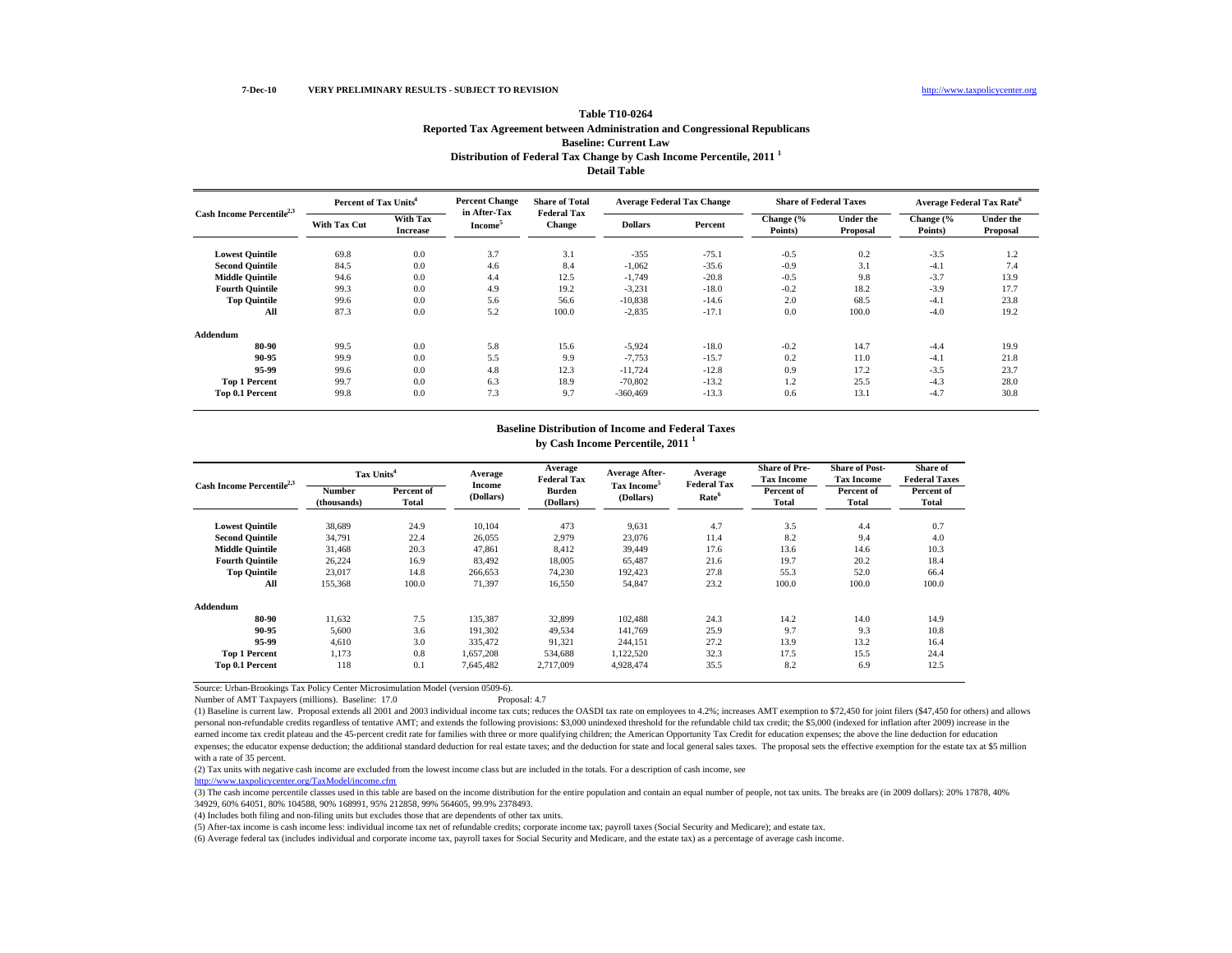## **Distribution of Federal Tax Change by Cash Income Percentile Adjusted for Family Size, 2011 1 Detail TableTable T10-0264Reported Tax Agreement between Administration and Congressional Republicans Baseline: Current Law**

|                                       | Percent of Tax Units <sup>4</sup> |                             | <b>Percent Change</b>               | <b>Share of Total</b>        |                | <b>Average Federal Tax Change</b> | <b>Share of Federal Taxes</b> |                              | <b>Average Federal Tax Rate<sup>6</sup></b> |                              |
|---------------------------------------|-----------------------------------|-----------------------------|-------------------------------------|------------------------------|----------------|-----------------------------------|-------------------------------|------------------------------|---------------------------------------------|------------------------------|
| Cash Income Percentile <sup>2,3</sup> | <b>With Tax Cut</b>               | With Tax<br><b>Increase</b> | in After-Tax<br>Income <sup>5</sup> | <b>Federal Tax</b><br>Change | <b>Dollars</b> | Percent                           | Change (%<br>Points)          | <b>Under the</b><br>Proposal | Change (%<br>Points)                        | <b>Under the</b><br>Proposal |
| <b>Lowest Quintile</b>                | 73.4                              | 0.0                         | 5.4                                 | 3.7                          | $-507$         | $-440.7$                          | $-0.7$                        | $-0.6$                       | $-5.4$                                      | $-4.2$                       |
| <b>Second Quintile</b>                | 78.5                              | 0.0                         | 5.0                                 | 7.8                          | $-1,062$       | $-44.9$                           | $-1.0$                        | 2.0                          | $-4.5$                                      | 5.5                          |
| <b>Middle Quintile</b>                | 90.3                              | 0.0                         | 4.5                                 | 11.3                         | $-1,610$       | $-22.6$                           | $-0.6$                        | 8.1                          | $-3.8$                                      | 13.0                         |
| <b>Fourth Quintile</b>                | 98.7                              | 0.0                         | 4.8                                 | 18.5                         | $-2,748$       | $-18.3$                           | $-0.2$                        | 17.1                         | $-3.8$                                      | 16.9                         |
| <b>Top Quintile</b>                   | 99.4                              | 0.0                         | 5.4                                 | 58.5                         | $-8,864$       | $-14.2$                           | 2.5                           | 73.4                         | $-3.9$                                      | 23.7                         |
| All                                   | 87.3                              | 0.0                         | 5.2                                 | 100.0                        | $-2,835$       | $-17.1$                           | 0.0                           | 100.0                        | $-4.0$                                      | 19.2                         |
| Addendum                              |                                   |                             |                                     |                              |                |                                   |                               |                              |                                             |                              |
| 80-90                                 | 99.3                              | 0.0                         | 5.3                                 | 15.1                         | $-4,538$       | $-16.3$                           | 0.2                           | 16.0                         | $-4.0$                                      | 20.4                         |
| 90-95                                 | 99.6                              | 0.0                         | 5.1                                 | 10.5                         | $-6,382$       | $-15.1$                           | 0.3                           | 12.2                         | $-3.8$                                      | 21.5                         |
| 95.99                                 | 99.5                              | 0 <sub>0</sub>              | 47                                  | 13 0                         | $-9.828$       | $-12.6$                           | $\Omega$                      | 18.6                         | $-34$                                       | 23.6                         |

#### **Baseline Distribution of Income and Federal Taxes**

 99.5 0.0 4.7 13.0 -9,828 -12.6 1.0 18.6 -3.4 23.6 **Top 1 Percent** 99.3 0.0 6.4 20.0 -61,825 -13.4 1.1 26.7 -4.3 27.8 **Top 0.1 Percent** 99.6 0.0 7.3 10.1 -315,314 -13.4 0.6 13.6 -4.7 30.7

**by Cash Income Percentile Adjusted for Family Size, 2011 1**

|                                       | Tax Units <sup>4</sup> |                     | Average             | Average<br><b>Federal Tax</b> | <b>Average After-</b>                | Average<br><b>Federal Tax</b> | <b>Share of Pre-</b><br><b>Tax Income</b> | <b>Share of Post-</b><br><b>Tax Income</b> | Share of<br><b>Federal Taxes</b> |
|---------------------------------------|------------------------|---------------------|---------------------|-------------------------------|--------------------------------------|-------------------------------|-------------------------------------------|--------------------------------------------|----------------------------------|
| Cash Income Percentile <sup>2,3</sup> | Number<br>(thousands)  | Percent of<br>Total | Income<br>(Dollars) | <b>Burden</b><br>(Dollars)    | Tax Income <sup>5</sup><br>(Dollars) | Rate <sup>6</sup>             | Percent of<br>Total                       | Percent of<br>Total                        | Percent of<br>Total              |
| <b>Lowest Quintile</b>                | 32,088                 | 20.7                | 9,444               | 115                           | 9,329                                | 1.2                           | 2.7                                       | 3.5                                        | 0.1                              |
| <b>Second Quintile</b>                | 32,356                 | 20.8                | 23,627              | 2,365                         | 21,263                               | 10.0                          | 6.9                                       | 8.1                                        | 3.0                              |
| <b>Middle Quintile</b>                | 31,037                 | 20.0                | 42,612              | 7,135                         | 35,477                               | 16.7                          | 11.9                                      | 12.9                                       | 8.6                              |
| <b>Fourth Quintile</b>                | 29,612                 | 19.1                | 72,730              | 15,023                        | 57,708                               | 20.7                          | 19.4                                      | 20.1                                       | 17.3                             |
| <b>Top Quintile</b>                   | 29,097                 | 18.7                | 226,371             | 62,578                        | 163,793                              | 27.6                          | 59.4                                      | 55.9                                       | 70.8                             |
| All                                   | 155,368                | 100.0               | 71,397              | 16,550                        | 54,847                               | 23.2                          | 100.0                                     | 100.0                                      | 100.0                            |
| Addendum                              |                        |                     |                     |                               |                                      |                               |                                           |                                            |                                  |
| 80-90                                 | 14,625                 | 9.4                 | 113,950             | 27,798                        | 86,152                               | 24.4                          | 15.0                                      | 14.8                                       | 15.8                             |
| 90-95                                 | 7,225                  | 4.7                 | 166,290             | 42,208                        | 124,082                              | 25.4                          | 10.8                                      | 10.5                                       | 11.9                             |
| 95-99                                 | 5,819                  | 3.8                 | 287.908             | 77,753                        | 210.156                              | 27.0                          | 15.1                                      | 14.4                                       | 17.6                             |
| <b>Top 1 Percent</b>                  | 1,427                  | 0.9                 | 1,431,713           | 460,251                       | 971,461                              | 32.2                          | 18.4                                      | 16.3                                       | 25.5                             |
| Top 0.1 Percent                       | 142                    | 0.1                 | 6,661,061           | 2,359,201                     | 4,301,860                            | 35.4                          | 8.5                                       | 7.2                                        | 13.0                             |

Source: Urban-Brookings Tax Policy Center Microsimulation Model (version 0509-6). Number of AMT Taxpayers (millions). Baseline: 17.0

(1) Baseline is current law. Proposal extends all 2001 and 2003 individual income tax cuts; reduces the OASDI tax rate on employees to 4.2%; increases AMT exemption to \$72,450 for joint filers (\$47,450 for others) and allows personal non-refundable credits regardless of tentative AMT; and extends the following provisions: \$3,000 unindexed threshold for the refundable child tax credit; the \$5,000 (indexed for inflation after 2009) increase in the earned income tax credit plateau and the 45-percent credit rate for families with three or more qualifying children; the American Opportunity Tax Credit for education expenses; the above the line deduction for education expenses; the educator expense deduction; the additional standard deduction for real estate taxes; and the deduction for state and local general sales taxes. The proposal sets the effective exemption for the estate tax at with a rate of 35 percent.

(2) Tax units with negative cash income are excluded from the lowest income class but are included in the totals. For a description of cash income, see

http://www.taxpolicycenter.org/TaxModel/income.cfm

(3) The cash income percentile classes used in this table are based on the income distribution for the entire population and contain an equal number of people, not tax units. The incomes used are adjusted for family size by dividing by the square root of the number of people in the tax unit. The resulting percentile breaks are (in 2009 dollars): 20% 12032, 40% 23094, 60% 39707, 80% 67084, 90% 97696, 95% 137553, 99% 353093, 99.9% 1429554.

(4) Includes both filing and non-filing units but excludes those that are dependents of other tax units.

(5) After-tax income is cash income less: individual income tax net of refundable credits; corporate income tax; payroll taxes (Social Security and Medicare); and estate tax.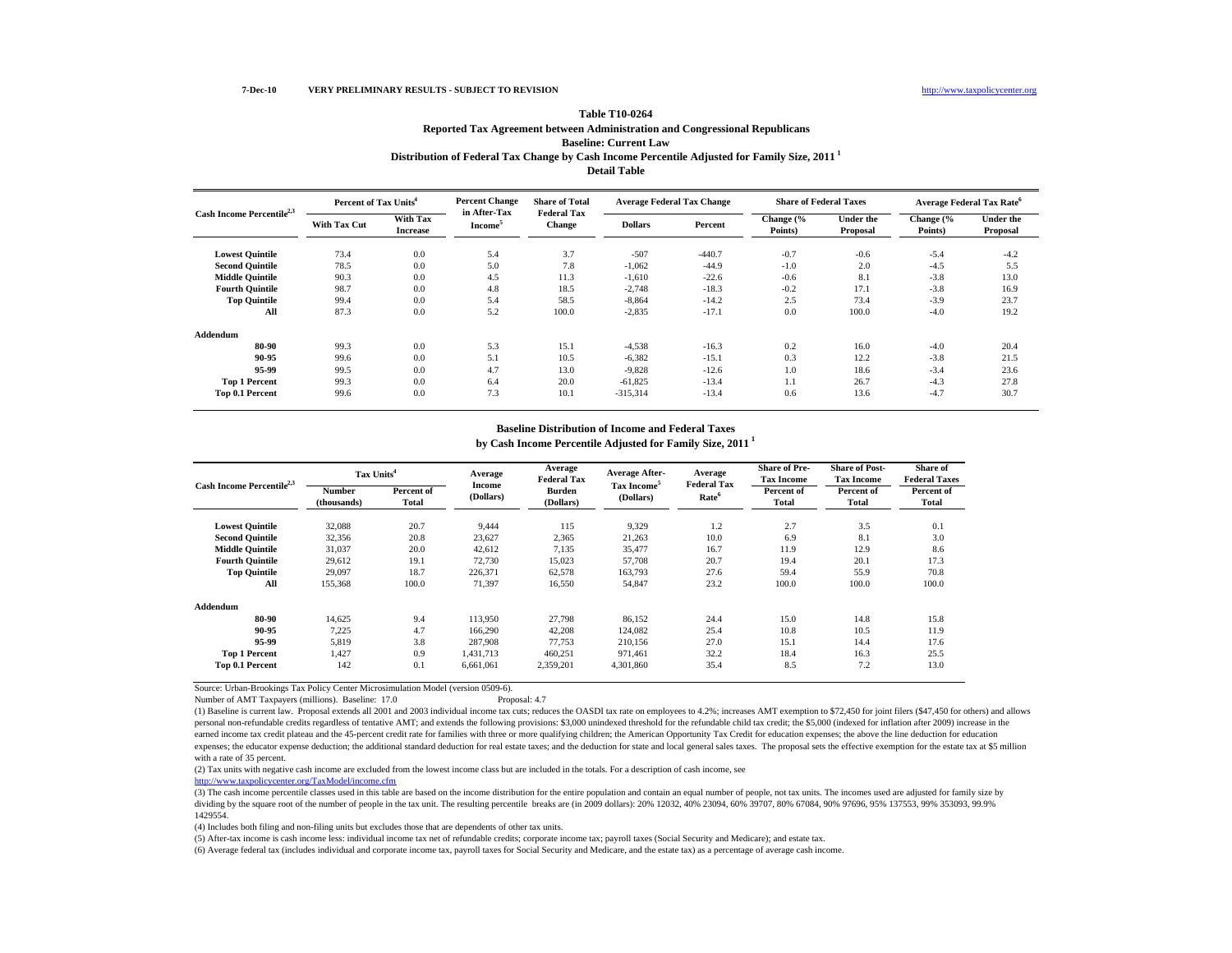## **Distribution of Federal Tax Change by Cash Income Percentile Adjusted for Family Size, 2011 1 Detail Table - Single Tax Units Table T10-0264Reported Tax Agreement between Administration and Congressional Republicans Baseline: Current Law**

|                                       | Percent of Tax Units <sup>4</sup> |                             | <b>Percent Change</b>               | <b>Share of Total</b><br><b>Federal Tax</b> |                | <b>Average Federal Tax Change</b> | <b>Share of Federal Taxes</b> |                              |                      | <b>Average Federal Tax Rate<sup>6</sup></b> |
|---------------------------------------|-----------------------------------|-----------------------------|-------------------------------------|---------------------------------------------|----------------|-----------------------------------|-------------------------------|------------------------------|----------------------|---------------------------------------------|
| Cash Income Percentile <sup>2,3</sup> | With Tax Cut                      | With Tax<br><b>Increase</b> | in After-Tax<br>Income <sup>5</sup> | Change                                      | <b>Dollars</b> | Percent                           | Change (%<br>Points)          | <b>Under the</b><br>Proposal | Change (%<br>Points) | <b>Under the</b><br>Proposal                |
| <b>Lowest Quintile</b>                | 68.2                              | 0.0                         | 3.0                                 | 3.6                                         | $-200$         | $-39.1$                           | $-0.4$                        | 1.0                          | $-2.8$               | 4.3                                         |
| <b>Second Quintile</b>                | 68.5                              | 0.0                         | 2.8                                 | 7.4                                         | $-454$         | $-22.2$                           | $-0.4$                        | 4.8                          | $-2.5$               | 8.8                                         |
| <b>Middle Quintile</b>                | 89.7                              | 0.0                         | 3.6                                 | 13.5                                        | $-931$         | $-16.5$                           | $-0.1$                        | 12.6                         | $-2.9$               | 14.9                                        |
| <b>Fourth Quintile</b>                | 98.2                              | 0.0                         | 3.7                                 | 16.7                                        | $-1,478$       | $-13.2$                           | 0.5                           | 20.2                         | $-2.9$               | 18.7                                        |
| <b>Top Quintile</b>                   | 99.0                              | 0.0                         | 6.0                                 | 58.6                                        | $-6,176$       | $-15.0$                           | 0.4                           | 61.2                         | $-4.3$               | 24.2                                        |
| All                                   | 81.4                              | 0.0                         | 4.6                                 | 100.0                                       | $-1,425$       | $-15.6$                           | 0.0                           | 100.0                        | $-3.5$               | 19.2                                        |
| Addendum                              |                                   |                             |                                     |                                             |                |                                   |                               |                              |                      |                                             |
| 80-90                                 | 99.1                              | 0.0                         | 4.6                                 | 15.4                                        | $-2,797$       | $-13.6$                           | 0.4                           | 18.1                         | $-3.5$               | 22.0                                        |
| 90-95                                 | 98.9                              | 0.0                         | 5.1                                 | 7.6                                         | $-4,288$       | $-14.5$                           | 0.1                           | 8.2                          | $-3.8$               | 22.2                                        |
| 95-99                                 | 98.9                              | 0.0                         | 5.8                                 | 14.9                                        | $-8,207$       | $-15.4$                           | 0.0                           | 15.1                         | $-4.2$               | 23.0                                        |
| <b>Top 1 Percent</b>                  | 99.4                              | 0.0                         | 8.7                                 | 20.7                                        | $-52.394$      | $-16.2$                           | $-0.2$                        | 19.7                         | $-5.7$               | 29.2                                        |
| Top 0.1 Percent                       | 99.1                              | 0.0                         | 9.1                                 | 8.6                                         | $-249.555$     | $-14.4$                           | 0.1                           | 9.5                          | $-5.6$               | 33.2                                        |

#### **Baseline Distribution of Income and Federal Taxes**

**by Cash Income Percentile Adjusted for Family Size, 2011 1**

|                                       | Tax Units <sup>4</sup>       |                     | Average                    | Average<br><b>Federal Tax</b> | <b>Average After-</b>                | Average<br><b>Federal Tax</b> | <b>Share of Pre-</b><br><b>Tax Income</b> | <b>Share of Post-</b><br><b>Tax Income</b> | Share of<br><b>Federal Taxes</b> |
|---------------------------------------|------------------------------|---------------------|----------------------------|-------------------------------|--------------------------------------|-------------------------------|-------------------------------------------|--------------------------------------------|----------------------------------|
| Cash Income Percentile <sup>2,3</sup> | <b>Number</b><br>(thousands) | Percent of<br>Total | <b>Income</b><br>(Dollars) | <b>Burden</b><br>(Dollars)    | Tax Income <sup>5</sup><br>(Dollars) | Rate <sup>6</sup>             | Percent of<br><b>Total</b>                | Percent of<br><b>Total</b>                 | Percent of<br>Total              |
| <b>Lowest Quintile</b>                | 17,342                       | 25.6                | 7,211                      | 511                           | 6,699                                | 7.1                           | 4.6                                       | 5.5                                        | 1.4                              |
| <b>Second Quintile</b>                | 15,774                       | 23.2                | 18,097                     | 2,045                         | 16,052                               | 11.3                          | 10.5                                      | 12.0                                       | 5.2                              |
| <b>Middle Quintile</b>                | 14,041                       | 20.7                | 31,607                     | 5,643                         | 25,965                               | 17.9                          | 16.3                                      | 17.3                                       | 12.8                             |
| <b>Fourth Quintile</b>                | 10,941                       | 16.1                | 51,701                     | 11,162                        | 40,539                               | 21.6                          | 20.7                                      | 21.0                                       | 19.7                             |
| <b>Top Quintile</b>                   | 9,181                        | 13.5                | 144,174                    | 41,083                        | 103,091                              | 28.5                          | 48.5                                      | 44.8                                       | 60.8                             |
| All                                   | 67,885                       | 100.0               | 40,235                     | 9,143                         | 31,092                               | 22.7                          | 100.0                                     | 100.0                                      | 100.0                            |
| Addendum                              |                              |                     |                            |                               |                                      |                               |                                           |                                            |                                  |
| 80-90                                 | 5,333                        | 7.9                 | 80,855                     | 20,596                        | 60,259                               | 25.5                          | 15.8                                      | 15.2                                       | 17.7                             |
| 90-95                                 | 1.706                        | 2.5                 | 114,052                    | 29,555                        | 84.497                               | 25.9                          | 7.1                                       | 6.8                                        | 8.1                              |
| 95-99                                 | 1,760                        | 2.6                 | 195,574                    | 53,190                        | 142,383                              | 27.2                          | 12.6                                      | 11.9                                       | 15.1                             |
| <b>Top 1 Percent</b>                  | 382                          | 0.6                 | 925,225                    | 322,567                       | 602,658                              | 34.9                          | 13.0                                      | 10.9                                       | 19.9                             |
| Top 0.1 Percent                       | 33                           | 0.1                 | 4,471,123                  | 1,735,249                     | 2,735,875                            | 38.8                          | 5.5                                       | 4.3                                        | 9.3                              |

Source: Urban-Brookings Tax Policy Center Microsimulation Model (version 0509-6).

(1) Baseline is current law. Proposal extends all 2001 and 2003 individual income tax cuts; reduces the OASDI tax rate on employees to 4.2%; increases AMT exemption to \$72,450 for joint filers (\$47,450 for others) and allows personal non-refundable credits regardless of tentative AMT; and extends the following provisions: \$3,000 unindexed threshold for the refundable child tax credit; the \$5,000 (indexed for inflation after 2009) increase in the earned income tax credit plateau and the 45-percent credit rate for families with three or more qualifying children; the American Opportunity Tax Credit for education expenses; the above the line deduction for education expenses; the educator expense deduction; the additional standard deduction for real estate taxes; and the deduction for state and local general sales taxes. The proposal sets the effective exemption for the estate tax at with a rate of 35 percent.

(2) Tax units with negative cash income are excluded from the lowest income class but are included in the totals. For a description of cash income, see

http://www.taxpolicycenter.org/TaxModel/income.cfm

(3) The cash income percentile classes used in this table are based on the income distribution for the entire population and contain an equal number of people, not tax units. The incomes used are adjusted for family size by dividing by the square root of the number of people in the tax unit. The resulting percentile breaks are (in 2009 dollars): 20% 12032, 40% 23094, 60% 39707, 80% 67084, 90% 97696, 95% 137553, 99% 353093, 99.9% 1429554.

(4) Includes both filing and non-filing units but excludes those that are dependents of other tax units.

(5) After-tax income is cash income less: individual income tax net of refundable credits; corporate income tax; payroll taxes (Social Security and Medicare); and estate tax.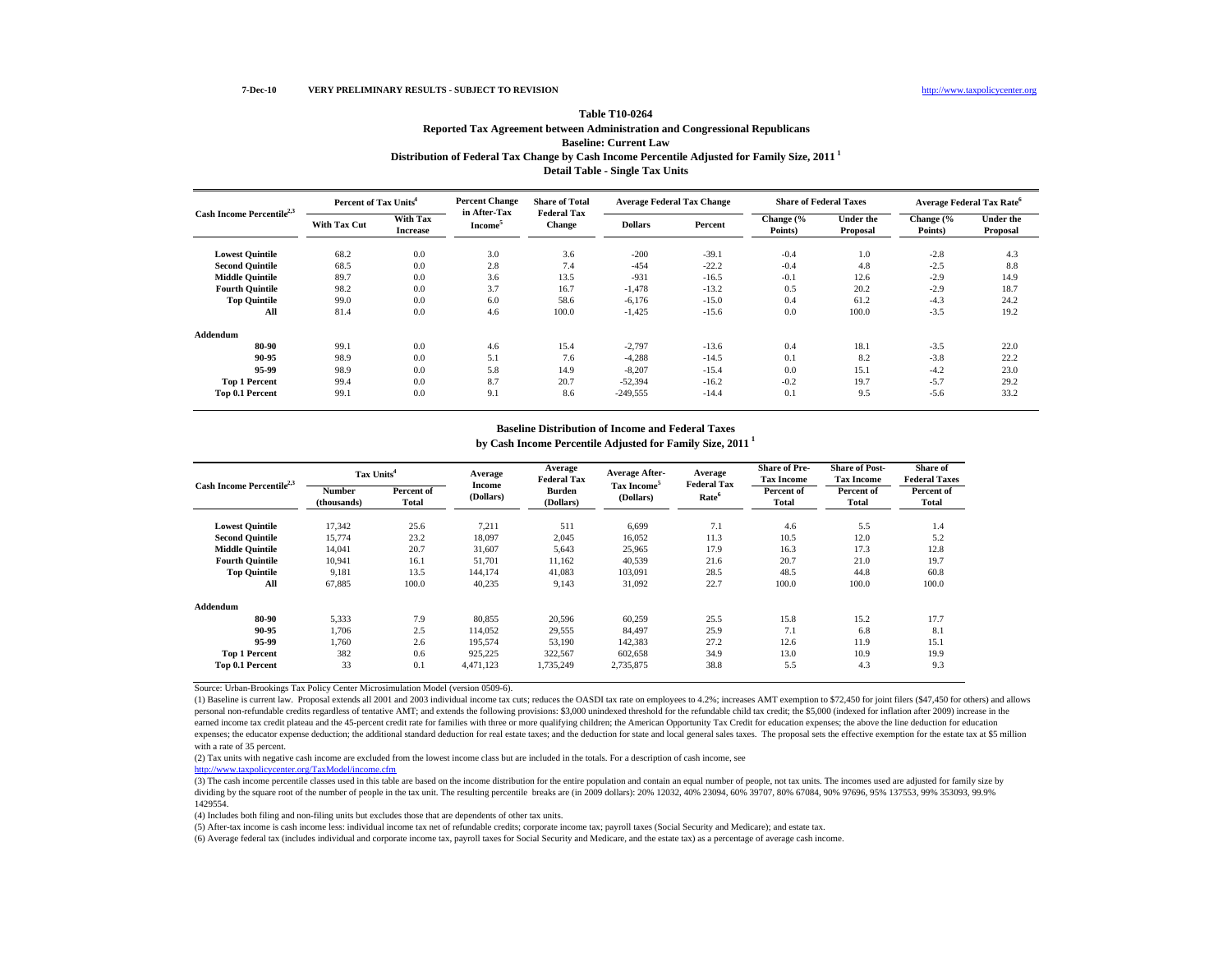## **Distribution of Federal Tax Change by Cash Income Percentile Adjusted for Family Size, 2011 1 Detail Table - Married Tax Units Filing Jointly Table T10-0264Reported Tax Agreement between Administration and Congressional Republicans Baseline: Current Law**

| Cash Income Percentile <sup>2,3</sup> | Percent of Tax Units <sup>4</sup> |                             | <b>Percent Change</b>               | <b>Share of Total</b><br><b>Federal Tax</b> |                | <b>Average Federal Tax Change</b> | <b>Share of Federal Taxes</b> |                              |                      | <b>Average Federal Tax Rate<sup>6</sup></b> |
|---------------------------------------|-----------------------------------|-----------------------------|-------------------------------------|---------------------------------------------|----------------|-----------------------------------|-------------------------------|------------------------------|----------------------|---------------------------------------------|
|                                       | <b>With Tax Cut</b>               | With Tax<br><b>Increase</b> | in After-Tax<br>Income <sup>5</sup> | Change                                      | <b>Dollars</b> | Percent                           | Change (%<br>Points)          | <b>Under the</b><br>Proposal | Change (%<br>Points) | <b>Under the</b><br>Proposal                |
| <b>Lowest Quintile</b>                | 67.5                              | 0.0                         | 6.3                                 | 1.7                                         | $-756$         | $-314.0$                          | $-0.3$                        | $-0.2$                       | $-6.2$               | $-4.2$                                      |
| <b>Second Quintile</b>                | 80.6                              | 0.0                         | 6.1                                 | 4.9                                         | $-1,643$       | $-53.6$                           | $-0.7$                        | 0.9                          | $-5.4$               | 4.7                                         |
| <b>Middle Quintile</b>                | 87.4                              | 0.0                         | 4.8                                 | 8.8                                         | $-2,244$       | $-26.1$                           | $-0.6$                        | 4.9                          | $-4.1$               | 11.5                                        |
| <b>Fourth Quintile</b>                | 98.9                              | 0.0                         | 5.1                                 | 19.0                                        | $-3,620$       | $-20.5$                           | $-0.7$                        | 14.7                         | $-4.1$               | 15.9                                        |
| <b>Top Quintile</b>                   | 99.6                              | 0.0                         | 5.3                                 | 65.4                                        | $-10,400$      | $-14.0$                           | 2.4                           | 79.6                         | $-3.9$               | 23.6                                        |
| All                                   | 90.7                              | 0.0                         | 5.3                                 | 100.0                                       | $-4,791$       | $-16.6$                           | 0.0                           | 100.0                        | $-4.0$               | 20.2                                        |
| Addendum                              |                                   |                             |                                     |                                             |                |                                   |                               |                              |                      |                                             |
| 80-90                                 | 99.5                              | 0.0                         | 5.6                                 | 16.5                                        | $-5,794$       | $-17.6$                           | $-0.2$                        | 15.3                         | $-4.2$               | 19.8                                        |
| 90-95                                 | 99.8                              | 0.0                         | 5.2                                 | 12.8                                        | $-7,163$       | $-15.4$                           | 0.2                           | 14.0                         | $-3.9$               | 21.4                                        |
| 95-99                                 | 99.7                              | 0.0                         | 4.4                                 | 14.1                                        | $-10,767$      | $-12.0$                           | 1.1                           | 20.6                         | $-3.2$               | 23.8                                        |
| <b>Top 1 Percent</b>                  | 99.3                              | 0.0                         | 5.9                                 | 22.0                                        | $-64.930$      | $-12.9$                           | 1.3                           | 29.6                         | $-4.1$               | 27.4                                        |
| <b>Top 0.1 Percent</b>                | 99.8                              | 0.0                         | 7.1                                 | 11.5                                        | $-334.586$     | $-13.3$                           | 0.6                           | 14.9                         | $-4.6$               | 30.2                                        |

### **Baseline Distribution of Income and Federal Taxes**

**by Cash Income Percentile Adjusted for Family Size, 2011 1**

|                                       | Tax Units <sup>4</sup>       |                     | Average                    | Average<br><b>Federal Tax</b> | <b>Average After-</b>                | Average<br><b>Federal Tax</b> | <b>Share of Pre-</b><br><b>Tax Income</b> | <b>Share of Post-</b><br><b>Tax Income</b> | Share of<br><b>Federal Taxes</b> |
|---------------------------------------|------------------------------|---------------------|----------------------------|-------------------------------|--------------------------------------|-------------------------------|-------------------------------------------|--------------------------------------------|----------------------------------|
| Cash Income Percentile <sup>2,3</sup> | <b>Number</b><br>(thousands) | Percent of<br>Total | <b>Income</b><br>(Dollars) | <b>Burden</b><br>(Dollars)    | Tax Income <sup>5</sup><br>(Dollars) | Rate <sup>6</sup>             | Percent of<br>Total                       | Percent of<br>Total                        | Percent of<br>Total              |
| <b>Lowest Quintile</b>                | 6,595                        | 10.9                | 12,228                     | 241                           | 11.987                               | 2.0                           | 1.1                                       | 1.4                                        | 0.1                              |
| <b>Second Quintile</b>                | 8.716                        | 14.3                | 30.188                     | 3,067                         | 27.121                               | 10.2                          | 3.6                                       | 4.3                                        | 1.5                              |
| <b>Middle Quintile</b>                | 11.411                       | 18.8                | 55,037                     | 8,597                         | 46.439                               | 15.6                          | 8.7                                       | 9.6                                        | 5.6                              |
| <b>Fourth Quintile</b>                | 15,305                       | 25.2                | 88,301                     | 17.693                        | 70.608                               | 20.0                          | 18.6                                      | 19.7                                       | 15.4                             |
| <b>Top Quintile</b>                   | 18,319                       | 30.1                | 270.257                    | 74,098                        | 196.158                              | 27.4                          | 68.3                                      | 65.4                                       | 77.2                             |
| All                                   | 60,792                       | 100.0               | 119,298                    | 28,909                        | 90,389                               | 24.2                          | 100.0                                     | 100.0                                      | 100.0                            |
| Addendum                              |                              |                     |                            |                               |                                      |                               |                                           |                                            |                                  |
| 80-90                                 | 8,305                        | 13.7                | 137,135                    | 32,882                        | 104,253                              | 24.0                          | 15.7                                      | 15.8                                       | 15.5                             |
| 90-95                                 | 5,212                        | 8.6                 | 184,390                    | 46,650                        | 137,740                              | 25.3                          | 13.3                                      | 13.1                                       | 13.8                             |
| 95-99                                 | 3,817                        | 6.3                 | 332,882                    | 90,002                        | 242,880                              | 27.0                          | 17.5                                      | 16.9                                       | 19.6                             |
| <b>Top 1 Percent</b>                  | 985                          | 1.6                 | 1,604,062                  | 505,137                       | 1,098,925                            | 31.5                          | 21.8                                      | 19.7                                       | 28.3                             |
| Top 0.1 Percent                       | 100                          | 0.2                 | 7,259,778                  | 2,524,186                     | 4,735,592                            | 34.8                          | 10.0                                      | 8.6                                        | 14.3                             |

Source: Urban-Brookings Tax Policy Center Microsimulation Model (version 0509-6).

(1) Baseline is current law. Proposal extends all 2001 and 2003 individual income tax cuts; reduces the OASDI tax rate on employees to 4.2%; increases AMT exemption to \$72,450 for joint filers (\$47,450 for others) and allows personal non-refundable credits regardless of tentative AMT; and extends the following provisions: \$3,000 unindexed threshold for the refundable child tax credit; the \$5,000 (indexed for inflation after 2009) increase in the earned income tax credit plateau and the 45-percent credit rate for families with three or more qualifying children; the American Opportunity Tax Credit for education expenses; the above the line deduction for education expenses; the educator expense deduction; the additional standard deduction for real estate taxes; and the deduction for state and local general sales taxes. The proposal sets the effective exemption for the estate tax at with a rate of 35 percent.

(2) Tax units with negative cash income are excluded from the lowest income class but are included in the totals. For a description of cash income, see

http://www.taxpolicycenter.org/TaxModel/income.cfm

(3) The cash income percentile classes used in this table are based on the income distribution for the entire population and contain an equal number of people, not tax units. The incomes used are adjusted for family size by dividing by the square root of the number of people in the tax unit. The resulting percentile breaks are (in 2009 dollars): 20% 12032, 40% 23094, 60% 39707, 80% 67084, 90% 97696, 95% 137553, 99% 353093, 99.9% 1429554.

(4) Includes both filing and non-filing units but excludes those that are dependents of other tax units.

(5) After-tax income is cash income less: individual income tax net of refundable credits; corporate income tax; payroll taxes (Social Security and Medicare); and estate tax.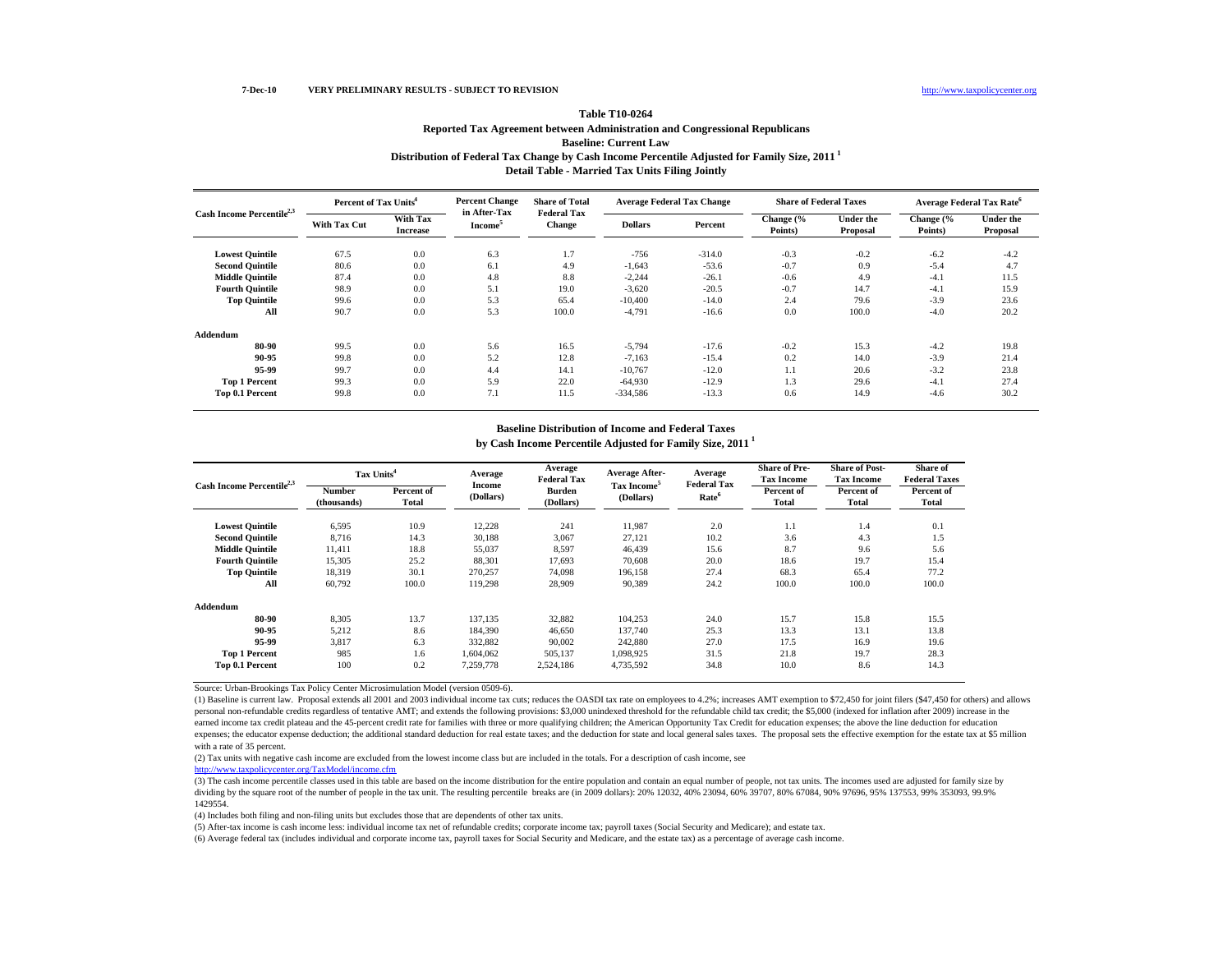## **Distribution of Federal Tax Change by Cash Income Percentile Adjusted for Family Size, 2011 1 Table T10-0264Reported Tax Agreement between Administration and Congressional Republicans Baseline: Current Law**

**Detail Table - Head of Household Tax UnitsPercent Change Share of Total Percent of Tax Units4**

| Cash Income Percentile <sup>2,3</sup> | Percent of Tax Units <sup>4</sup> |                             | <b>Percent Change</b>               | <b>Share of Total</b><br><b>Federal Tax</b> |                | <b>Average Federal Tax Change</b> | <b>Share of Federal Taxes</b> |                              |                      | <b>Average Federal Tax Rate<sup>6</sup></b> |
|---------------------------------------|-----------------------------------|-----------------------------|-------------------------------------|---------------------------------------------|----------------|-----------------------------------|-------------------------------|------------------------------|----------------------|---------------------------------------------|
|                                       | <b>With Tax Cut</b>               | With Tax<br><b>Increase</b> | in After-Tax<br>Income <sup>5</sup> | Change                                      | <b>Dollars</b> | Percent                           | Change (%<br>Points)          | <b>Under the</b><br>Proposal | Change (%<br>Points) | <b>Under the</b><br>Proposal                |
| <b>Lowest Quintile</b>                | 89.5                              | 0.0                         | 7.6                                 | 17.2                                        | $-983$         | 110.6                             | $-10.3$                       | $-15.2$                      | $-8.1$               | $-15.5$                                     |
| <b>Second Quintile</b>                | 96.1                              | 0.0                         | 6.5                                 | 27.6                                        | $-1,672$       | $-78.6$                           | $-7.6$                        | 3.5                          | $-6.0$               | 1.6                                         |
| <b>Middle Quintile</b>                | 97.8                              | 0.0                         | 5.5                                 | 22.8                                        | $-2,086$       | $-26.3$                           | 2.2                           | 29.7                         | $-4.5$               | 12.7                                        |
| <b>Fourth Quintile</b>                | 99.6                              | 0.0                         | 5.3                                 | 18.5                                        | $-3,054$       | $-19.2$                           | 5.6                           | 36.0                         | $-4.2$               | 17.5                                        |
| <b>Top Quintile</b>                   | 98.5                              | 0.0                         | 4.3                                 | 13.8                                        | $-5,556$       | $-12.2$                           | 10.2                          | 46.0                         | $-3.2$               | 23.0                                        |
| All                                   | 94.6                              | 0.0                         | 5.8                                 | 100.0                                       | $-1,864$       | $-31.7$                           | 0.0                           | 100.0                        | $-4.9$               | 10.6                                        |
| Addendum                              |                                   |                             |                                     |                                             |                |                                   |                               |                              |                      |                                             |
| 80-90                                 | 98.0                              | 0.0                         | 4.4                                 | 5.3                                         | $-3,458$       | $-13.6$                           | 3.3                           | 15.5                         | $-3.3$               | 21.0                                        |
| 90-95                                 | 99.0                              | 0.0                         | 4.1                                 | 2.6                                         | $-4,819$       | $-12.5$                           | 1.8                           | 8.4                          | $-3.1$               | 21.7                                        |
| 95-99                                 | 99.8                              | 0.0                         | 3.3                                 | 2.4                                         | $-6,713$       | $-10.1$                           | 2.3                           | 9.7                          | $-2.5$               | 22.1                                        |
| <b>Top 1 Percent</b>                  | 99.9                              | 0.0                         | 5.6                                 | 3.6                                         | $-49,897$      | $-11.9$                           | 2.8                           | 12.4                         | $-3.8$               | 28.2                                        |
| Top 0.1 Percent                       | 99.9                              | 0.0                         | 6.7                                 | 1.9                                         | $-266,971$     | $-12.3$                           | 1.4                           | 6.2                          | $-4.3$               | 30.7                                        |

### **Baseline Distribution of Income and Federal Taxes**

**by Cash Income Percentile Adjusted for Family Size, 2011 1**

|                                       | Tax Units <sup>4</sup>       |                     | Average                    | Average<br><b>Federal Tax</b> | <b>Average After-</b>                | Average<br><b>Federal Tax</b> | <b>Share of Pre-</b><br><b>Tax Income</b> | <b>Share of Post-</b><br><b>Tax Income</b> | <b>Share of</b><br><b>Federal Taxes</b> |
|---------------------------------------|------------------------------|---------------------|----------------------------|-------------------------------|--------------------------------------|-------------------------------|-------------------------------------------|--------------------------------------------|-----------------------------------------|
| Cash Income Percentile <sup>2,3</sup> | <b>Number</b><br>(thousands) | Percent of<br>Total | <b>Income</b><br>(Dollars) | <b>Burden</b><br>(Dollars)    | Tax Income <sup>5</sup><br>(Dollars) | Rate <sup>6</sup>             | Percent of<br>Total                       | Percent of<br>Total                        | Percent of<br>Total                     |
| <b>Lowest Quintile</b>                | 7,887                        | 32.6                | 12,078                     | $-889$                        | 12,967                               | $-7.4$                        | 10.3                                      | 13.1                                       | $-4.9$                                  |
| <b>Second Quintile</b>                | 7,431                        | 30.7                | 27,805                     | 2,128                         | 25,676                               | 7.7                           | 22.4                                      | 24.5                                       | 11.1                                    |
| <b>Middle Quintile</b>                | 4,933                        | 20.4                | 45,998                     | 7,926                         | 38,072                               | 17.2                          | 24.6                                      | 24.1                                       | 27.5                                    |
| <b>Fourth Quintile</b>                | 2,725                        | 11.3                | 73,336                     | 15,896                        | 57,440                               | 21.7                          | 21.7                                      | 20.1                                       | 30.5                                    |
| <b>Top Quintile</b>                   | 1,120                        | 4.6                 | 173,732                    | 45,439                        | 128,293                              | 26.2                          | 21.1                                      | 18.5                                       | 35.8                                    |
| All                                   | 24,178                       | 100.0               | 38,105                     | 5,883                         | 32,222                               | 15.4                          | 100.0                                     | 100.0                                      | 100.0                                   |
| Addendum                              |                              |                     |                            |                               |                                      |                               |                                           |                                            |                                         |
| 80-90                                 | 690                          | 2.9                 | 104.431                    | 25,352                        | 79,079                               | 24.3                          | 7.8                                       | 7.0                                        | 12.3                                    |
| 90-95                                 | 240                          | 1.0                 | 155,901                    | 38,694                        | 117.208                              | 24.8                          | 4.1                                       | 3.6                                        | 6.5                                     |
| 95-99                                 | 158                          | 0.7                 | 269,398                    | 66,367                        | 203,032                              | 24.6                          | 4.6                                       | 4.1                                        | 7.4                                     |
| <b>Top 1 Percent</b>                  | 33                           | 0.1                 | 1,312,435                  | 420,114                       | 892,322                              | 32.0                          | 4.6                                       | 3.7                                        | 9.6                                     |
| Top 0.1 Percent                       | 3                            | 0.0                 | 6,172,273                  | 2,164,356                     | 4,007,916                            | 35.1                          | 2.1                                       | 1.6                                        | 4.8                                     |

Source: Urban-Brookings Tax Policy Center Microsimulation Model (version 0509-6).

(1) Baseline is current law. Proposal extends all 2001 and 2003 individual income tax cuts; reduces the OASDI tax rate on employees to 4.2%; increases AMT exemption to \$72,450 for joint filers (\$47,450 for others) and allows personal non-refundable credits regardless of tentative AMT; and extends the following provisions: \$3,000 unindexed threshold for the refundable child tax credit; the \$5,000 (indexed for inflation after 2009) increase in the earned income tax credit plateau and the 45-percent credit rate for families with three or more qualifying children; the American Opportunity Tax Credit for education expenses; the above the line deduction for education expenses; the educator expense deduction; the additional standard deduction for real estate taxes; and the deduction for state and local general sales taxes. The proposal sets the effective exemption for the estate tax at with a rate of 35 percent.

(2) Tax units with negative cash income are excluded from the lowest income class but are included in the totals. For a description of cash income, see

http://www.taxpolicycenter.org/TaxModel/income.cfm

(3) The cash income percentile classes used in this table are based on the income distribution for the entire population and contain an equal number of people, not tax units. The incomes used are adjusted for family size by dividing by the square root of the number of people in the tax unit. The resulting percentile breaks are (in 2009 dollars): 20% 12032, 40% 23094, 60% 39707, 80% 67084, 90% 97696, 95% 137553, 99% 353093, 99.9% 1429554.

(4) Includes both filing and non-filing units but excludes those that are dependents of other tax units.

(5) After-tax income is cash income less: individual income tax net of refundable credits; corporate income tax; payroll taxes (Social Security and Medicare); and estate tax.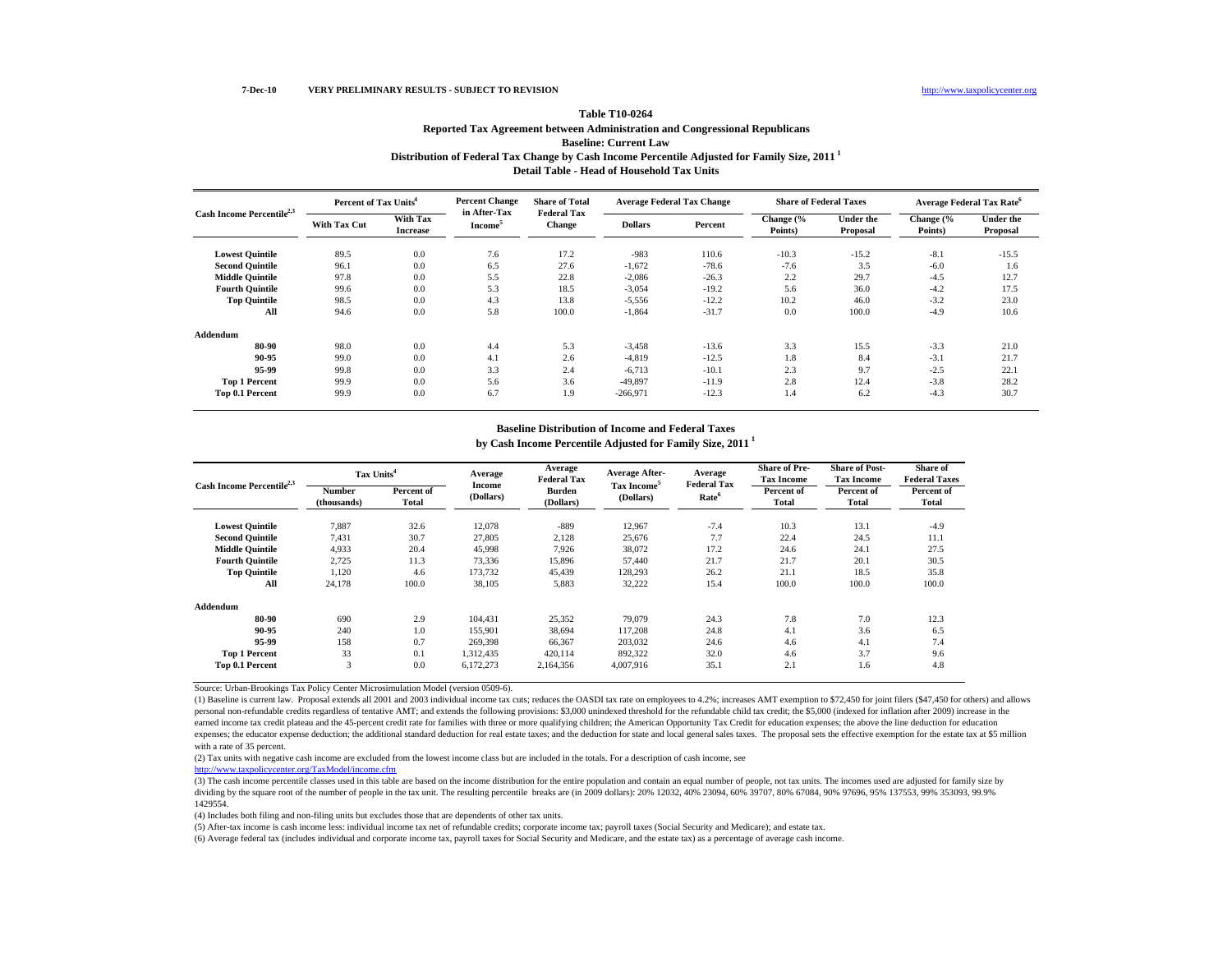## **7-Dec-10 VERY PRELIMINARY RESULTS - SUBJECT TO REVISION**

## **Distribution of Federal Tax Change by Cash Income Percentile Adjusted for Family Size, 2011 1 Detail Table - Tax Units with ChildrenTable T10-0264Reported Tax Agreement between Administration and Congressional Republicans Baseline: Current Law**

| Cash Income Percentile <sup>2,3</sup> | Percent of Tax Units <sup>4</sup> |                                    | <b>Percent Change</b>               | <b>Share of Total</b>               | <b>Average Federal Tax Change</b> |         | <b>Share of Federal Taxes</b> |                              | <b>Average Federal Tax Rate<sup>6</sup></b> |                              |
|---------------------------------------|-----------------------------------|------------------------------------|-------------------------------------|-------------------------------------|-----------------------------------|---------|-------------------------------|------------------------------|---------------------------------------------|------------------------------|
|                                       | <b>With Tax Cut</b>               | <b>With Tax</b><br><b>Increase</b> | in After-Tax<br>Income <sup>5</sup> | <b>Federal Tax</b><br><b>Change</b> | <b>Dollars</b>                    | Percent | Change (%<br>Points)          | <b>Under the</b><br>Proposal | Change (%<br>Points)                        | <b>Under the</b><br>Proposal |
| <b>Lowest Quintile</b>                | 93.3                              | 0.0                                | 8.7                                 | 5.9                                 | $-1,214$                          | 111.0   | $-1.8$                        | $-2.9$                       | $-9.4$                                      | $-17.9$                      |
| <b>Second Quintile</b>                | 99.2                              | 0.0                                | 8.1                                 | 11.3                                | $-2,339$                          | $-86.9$ | $-2.2$                        | 0.4                          | $-7.4$                                      | 1.1                          |
| <b>Middle Quintile</b>                | 99.6                              | 0.0                                | 6.3                                 | 14.0                                | $-2,973$                          | $-28.4$ | $-1.0$                        | 9.2                          | $-5.2$                                      | 13.0                         |
| <b>Fourth Quintile</b>                | 99.9                              | 0.0                                | 6.5                                 | 22.1                                | $-4,816$                          | $-22.8$ | $-0.6$                        | 19.4                         | $-5.1$                                      | 17.2                         |
| <b>Top Quintile</b>                   | 99.9                              | 0.0                                | 5.7                                 | 46.6                                | $-11,830$                         | $-14.1$ | 5.6                           | 73.8                         | $-4.0$                                      | 24.6                         |
| All                                   | 98.1                              | 0.0                                | 6.3                                 | 100.0                               | $-4,345$                          | $-20.6$ | 0.0                           | 100.0                        | $-4.8$                                      | 18.6                         |
| Addendum                              |                                   |                                    |                                     |                                     |                                   |         |                               |                              |                                             |                              |
| 80-90                                 | 100.0                             | 0.0                                | 6.2                                 | 15.2                                | $-7,345$                          | $-17.9$ | 0.6                           | 18.0                         | $-4.6$                                      | 21.0                         |
| 90-95                                 | 100.0                             | 0.0                                | 5.5                                 | 8.2                                 | $-8,482$                          | $-15.6$ | 0.7                           | 11.6                         | $-4.1$                                      | 22.0                         |
| 95-99                                 | 99.8                              | 0.0                                | 4.2                                 | 8.8                                 | $-12,094$                         | $-10.7$ | 2.1                           | 19.0                         | $-3.0$                                      | 25.2                         |
| <b>Top 1 Percent</b>                  | 99.8                              | 0.0                                | 6.5                                 | 14.4                                | $-81,296$                         | $-12.9$ | 2.2                           | 25.2                         | $-4.3$                                      | 29.1                         |
| Top 0.1 Percent                       | 99.9                              | 0.0                                | 7.2                                 | 7.1                                 | $-416,504$                        | $-12.9$ | 1.1                           | 12.4                         | $-4.6$                                      | 31.3                         |

### **Baseline Distribution of Income and Federal Taxes**

**by Cash Income Percentile Adjusted for Family Size, 2011 1**

|                                       | Tax Units <sup>4</sup> |                     | Average                    | Average<br><b>Federal Tax</b> | <b>Average After-</b>                | Average<br><b>Federal Tax</b> | <b>Share of Pre-</b><br><b>Tax Income</b> | <b>Share of Post-</b><br><b>Tax Income</b> | Share of<br><b>Federal Taxes</b> |
|---------------------------------------|------------------------|---------------------|----------------------------|-------------------------------|--------------------------------------|-------------------------------|-------------------------------------------|--------------------------------------------|----------------------------------|
| Cash Income Percentile <sup>2,3</sup> | Number<br>(thousands)  | Percent of<br>Total | <b>Income</b><br>(Dollars) | <b>Burden</b><br>(Dollars)    | Tax Income <sup>5</sup><br>(Dollars) | Rate <sup>6</sup>             | Percent of<br><b>Total</b>                | Percent of<br>Total                        | Percent of<br>Total              |
| <b>Lowest Quintile</b>                | 10.310                 | 21.1                | 12.926                     | $-1,093$                      | 14.019                               | $-8.5$                        | 3.0                                       | 4.3                                        | $-1.1$                           |
| <b>Second Quintile</b>                | 10,241                 | 20.9                | 31.439                     | 2,691                         | 28,748                               | 8.6                           | 7.3                                       | 8.7                                        | 2.7                              |
| <b>Middle Ouintile</b>                | 10.011                 | 20.5                | 57.698                     | 10.470                        | 47,228                               | 18.2                          | 13.1                                      | 14.0                                       | 10.2                             |
| <b>Fourth Ouintile</b>                | 9.734                  | 19.9                | 95.141                     | 21,132                        | 74.010                               | 22.2                          | 21.0                                      | 21.4                                       | 19.9                             |
| <b>Top Quintile</b>                   | 8,370                  | 17.1                | 293.509                    | 84,034                        | 209,475                              | 28.6                          | 55.8                                      | 52.0                                       | 68.2                             |
| All                                   | 48.902                 | 100.0               | 90.027                     | 21,096                        | 68,931                               | 23.4                          | 100.0                                     | 100.0                                      | 100.0                            |
| <b>Addendum</b>                       |                        |                     |                            |                               |                                      |                               |                                           |                                            |                                  |
| 80-90                                 | 4.384                  | 9.0                 | 159,819                    | 40.977                        | 118,842                              | 25.6                          | 15.9                                      | 15.5                                       | 17.4                             |
| 90-95                                 | 2,061                  | 4.2                 | 208,624                    | 54,446                        | 154,178                              | 26.1                          | 9.8                                       | 9.4                                        | 10.9                             |
| 95-99                                 | 1,548                  | 3.2                 | 398,512                    | 112.596                       | 285,916                              | 28.3                          | 14.0                                      | 13.1                                       | 16.9                             |
| <b>Top 1 Percent</b>                  | 377                    | 0.8                 | 1.883.158                  | 629.925                       | 1,253,233                            | 33.5                          | 16.1                                      | 14.0                                       | 23.0                             |
| Top 0.1 Percent                       | 36                     | 0.1                 | 8,972,972                  | 3,222,996                     | 5,749,976                            | 35.9                          | 7.4                                       | 6.2                                        | 11.3                             |

Source: Urban-Brookings Tax Policy Center Microsimulation Model (version 0509-6).

Note: Tax units with children are those claiming an exemption for children at home or away from home.

(1) Baseline is current law. Proposal extends all 2001 and 2003 individual income tax cuts; reduces the OASDI tax rate on employees to 4.2%; increases AMT exemption to \$72,450 for joint filers (\$47,450 for others) and allows personal non-refundable credits regardless of tentative AMT; and extends the following provisions: \$3,000 unindexed threshold for the refundable child tax credit; the \$5,000 (indexed for inflation after 2009) increase in the earned income tax credit plateau and the 45-percent credit rate for families with three or more qualifying children; the American Opportunity Tax Credit for education expenses; the above the line deduction for education expenses; the educator expense deduction; the additional standard deduction for real estate taxes; and the deduction for state and local general sales taxes. The proposal sets the effective exemption for the estate tax at with a rate of 35 percent.

(2) Tax units with negative cash income are excluded from the lowest income class but are included in the totals. For a description of cash income, see

http://www.taxpolicycenter.org/TaxModel/income.cfm

(3) The cash income percentile classes used in this table are based on the income distribution for the entire population and contain an equal number of people, not tax units. The incomes used are adjusted for family size by dividing by the square root of the number of people in the tax unit. The resulting percentile breaks are (in 2009 dollars): 20% 12032, 40% 23094, 60% 39707, 80% 67084, 90% 97696, 95% 137553, 99% 353093, 99.9% 1429554.

(4) Includes both filing and non-filing units but excludes those that are dependents of other tax units.

(5) After-tax income is cash income less: individual income tax net of refundable credits; corporate income tax; payroll taxes (Social Security and Medicare); and estate tax.